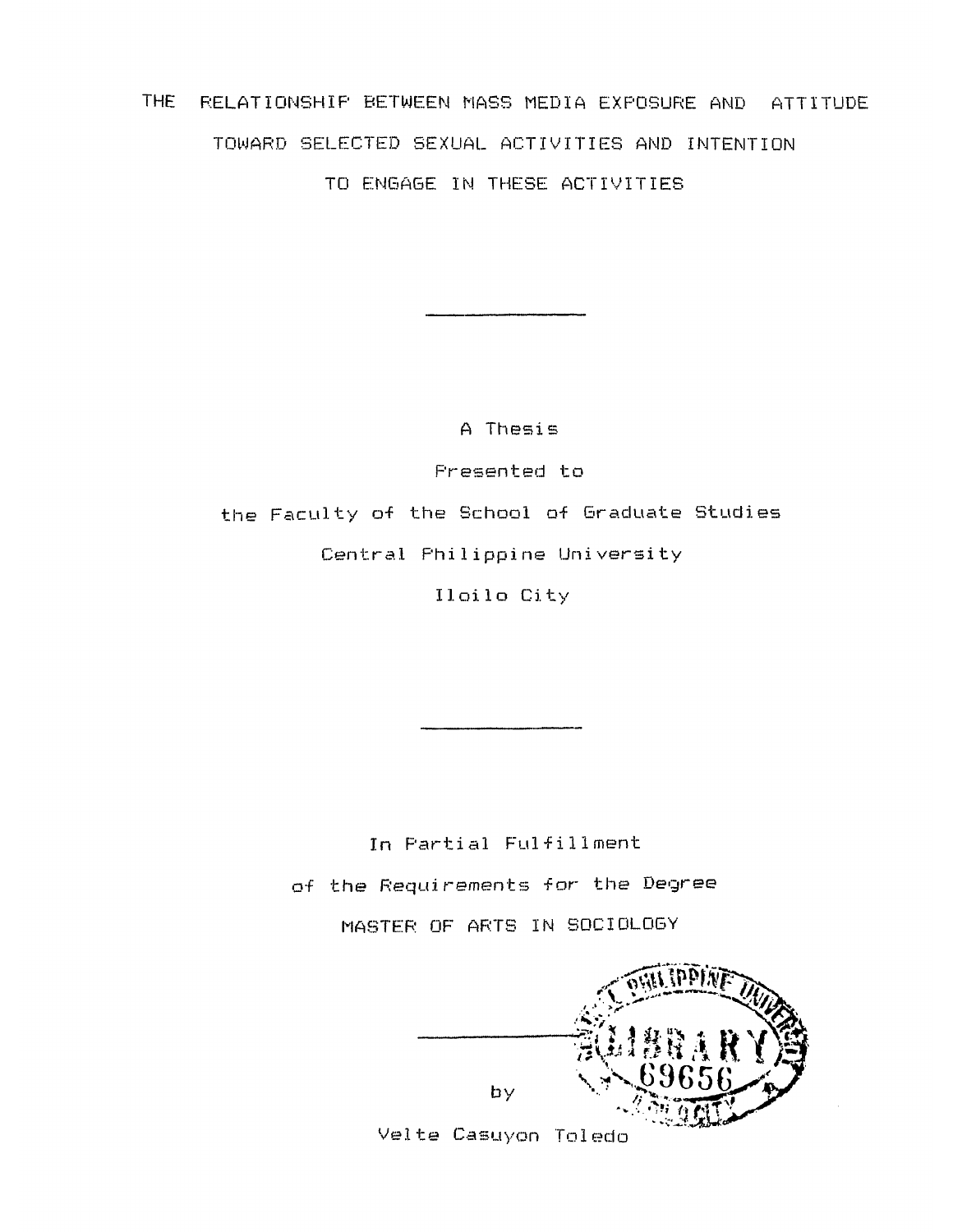## CHAPTER I

## INTRODUCTION

It is widely recognized that significant changes in the sexual attitudes and practices of adolescents have taken place during the last decade. $^{\mathrm{1}}$ 

In the United States, Stark $^2$  reports that during the 1970's the number of sexually active American teen-ager has increased by two-thirds. In 1986, when Stark made the study almost half of the boys and a third of the girls in the 1.5- 17 age-bracket were sexually active. The report further revealed that one out of ten teen-age girls under the age of 15 became pregnant every year. Part of the reason for this high rate of pregnancy is obvious: American teen-agers are becoming sexually active at younger ages today than the Americans of yesteryears.

Changes in the sexual attitude and behavior of adolescents are not confined in the United States alone, but extend to other countries as well. In the Philippines, these changes have been manifested in an increasing favorable attitude toward sex and early involvement of the

John Conger (ed.), Contemporary Issues in Adolescent Development (New York: Harper and Row Publishers, 1975), p. 218.

<sup>2</sup> Elizabeth Stark, "Young, Innocent and Pregnant," Psychology Today, 20 (10): 28-29, October, 1986.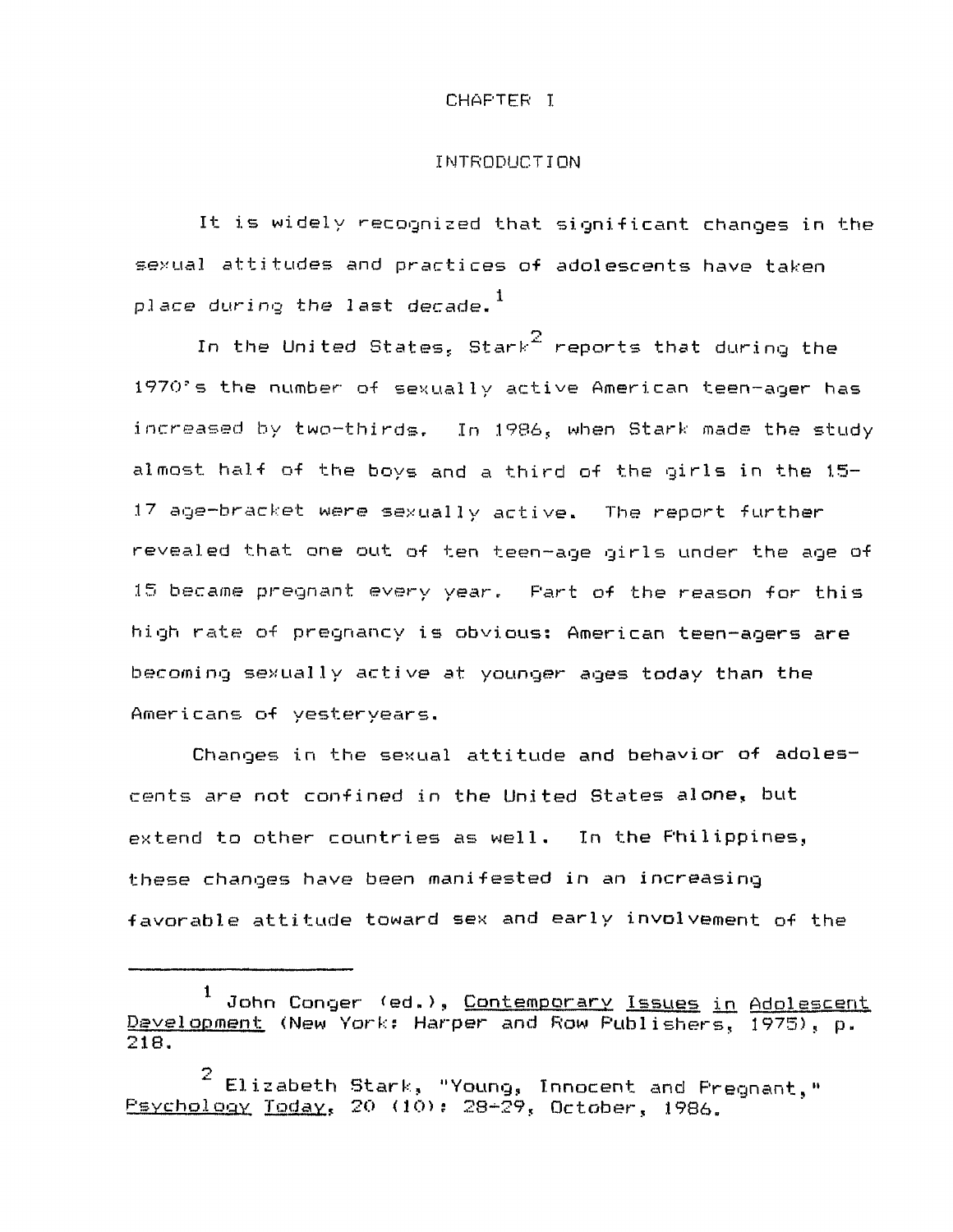young with the opposite sex resulting an increased rate of teen-age marriages, unwanted pregnancy and abortion. In a national survey made by Raymundo.  $3$  it was reported that one out of five urban respondents and one out of two adolescents in Manila found premarital sex acceptable if the couple are in love, or intend to marry. Soriano $^4$  also reported that 45 percent of students aging 15-25 enrolled in nine schools in Metro Manila admitted to having sexual intercourse. He further disclosed that more than 85 percent of his respondents knew of friends who had experienced sexual intercourse. In a national study reviewed by Mataragnon5 it was also revealed that urban adolescents and youths go steady for the first time at age 16, when most of them are still in high school. The majority of the respondents see their boyfriends often, from daily to once a week. Forms of intimacies during their dates include kissing, necking, and sexual intercourse. Raymundo and Ruiz<sup>6</sup> also reported that the Visayas Region has relatively favorable attitude towards

 $\mathbf{Z}$ 

<sup>3</sup> Corazon M. Raymundo. "Preliminary Findings from Survey of Young Adult Fertility", Philippine Journal of  $Chi1d-Youth$  Development,  $6(1):3-13$ , July, 1983.

 $^4$  Marcelo Soriano, "Peer Counseling: The Young Helping The Young," Initiative in Population, 4(4):24, December, 1970,

<sup>5</sup> Rita Mataragnon, "Sex and Filipino Adolescent: A Review", Philippine Studies 30 (Manila: 1982), pp. 311-323.

<sup>6</sup> Corazon Raymundo and Cecilia Ruiz, "Adolescent Fertility in the Regions," Philippine Population Journal, 1(4): 12-40, December, 1985.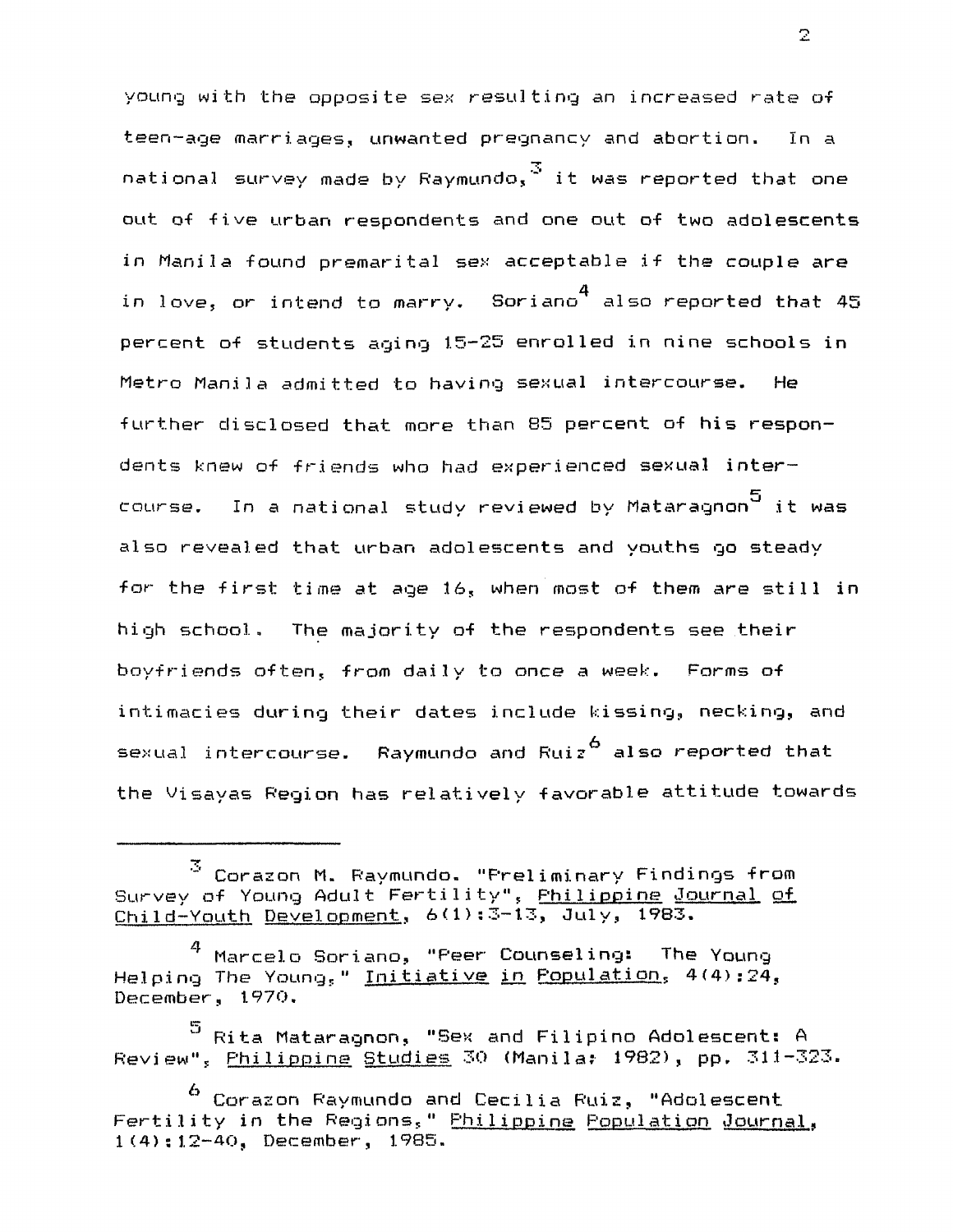premarital and precocious sex. Furthermore, they reported that based on the Philippine Fertility survey, 9 percent of all live births in the Philippines occur to women below 20 years old and that the same age group accounts for 18 percent of all illegitimate births in the country.

There is no doubt that times have changed and that adolescents today have different sexual attitudes and practices from those of yesteryears. These changes could be attributed to various factors such as poor communication about sex at home, peer influence and exposure to mass media. In many homes, parents seem to treat sex as some sort of mysterious taboo and, therefore, could not be discussed openly with children. In this kind of home, sex is usually considered dirty and vulgar. Because of this lack of communication about sex in the homes, adolescents tend to turn to their equally inexperienced and (mis-or-un) informed peers for sex information and education. Many sexual activities of adolescents are initiated by a desire to become part of the group. Because of peer influence, many youngsters begin to engage in sexual activities before they are ready for  $it.^7$ 

Mass media has also been blamed for the changing trends in adolescent sexual behavior. There are some empirical

3

<sup>7</sup> Henry Clay Lindgren & Others, <u>Psychology</u>: An Introduction to Behavioral Science (New York: Harper & Row Publisher, 1961), p. 68.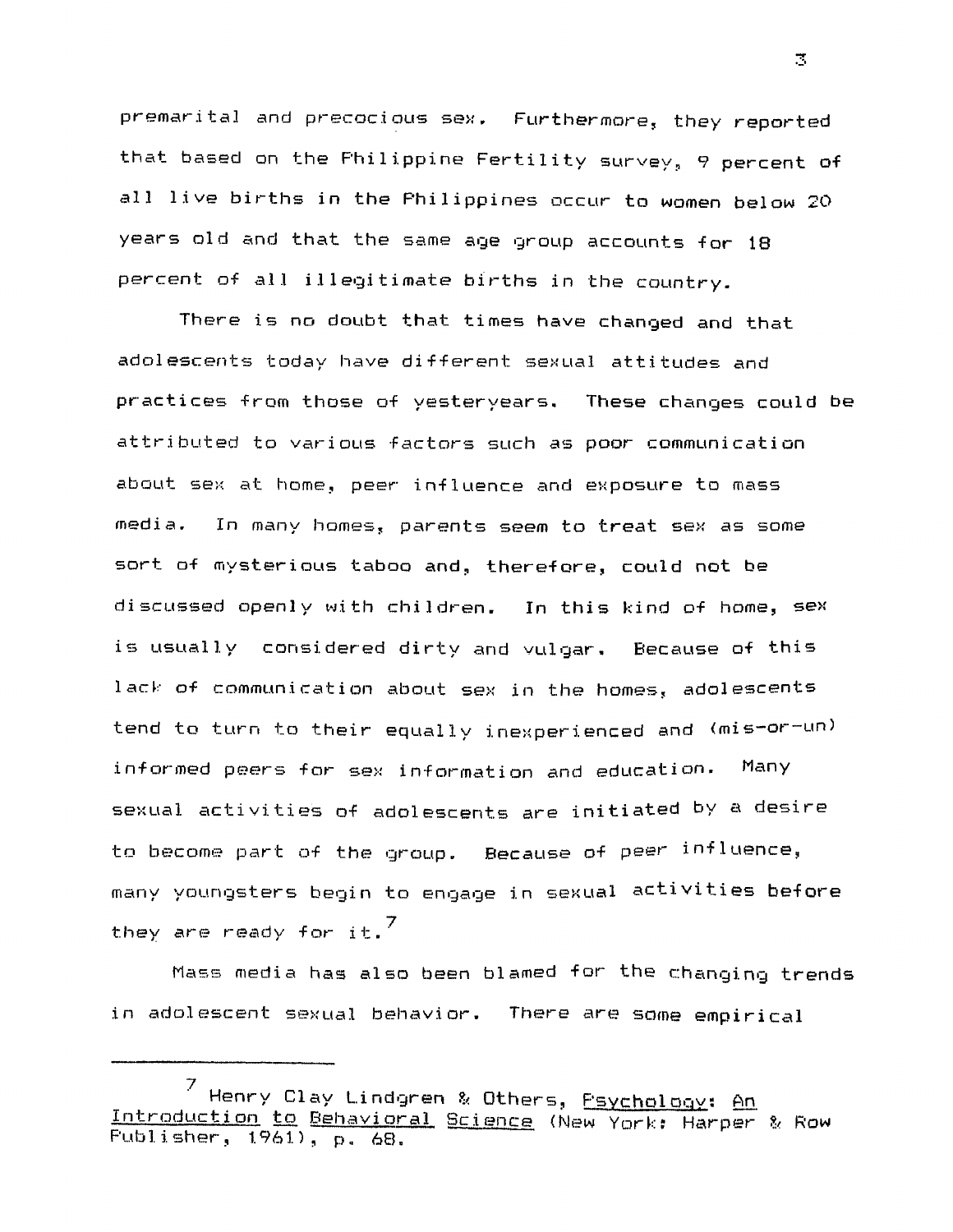basis to support the contention that adolescents' interest in sex and to practice sex are stimulated and encouraged by their exposure to sex-oriented mass media. Findings of the study conducted by the Education Ministry's Child and Youth Research Center (CYRC) showed that pornograhic literature, movies, television and friends were the principal sources of sexual information among the majority of the respondents.  $^\mathrm{B}$ Results of the Knowledge, Attitude and Practices (KAP) survey for Metro Manila revealed that majority of the high school respondents have read or looked at sexy books or magazines. Moreover, 34 percent of them have reportedly seen sex performance in an X-rated or openly sexual movie. Pornography and romantic stories were reportedly popular among majority of the male respondents and about 45 percent of the females.  $9$ 

Several studies have shown that mass media exposure is related to behavior. A study made by Donnerstein $^{10}$  revealed that exposure to pornography tends to increase male aggression toward females. Another study conducted by Holady and Stoddard among teen-age inmates of the Chicago jail showed

4

Gerry Anigan, "Sex in the Filipino Adolescent" Initiatives in Population, 5(1) : 4, 1979.

Mataragnon, op. cit., p. 322.

<sup>10</sup> Edward Donnerstein, "Aggressive Erotica and Violence Against Women," Journal of Personality and Social Psychology 39(2): 269-277, 1980.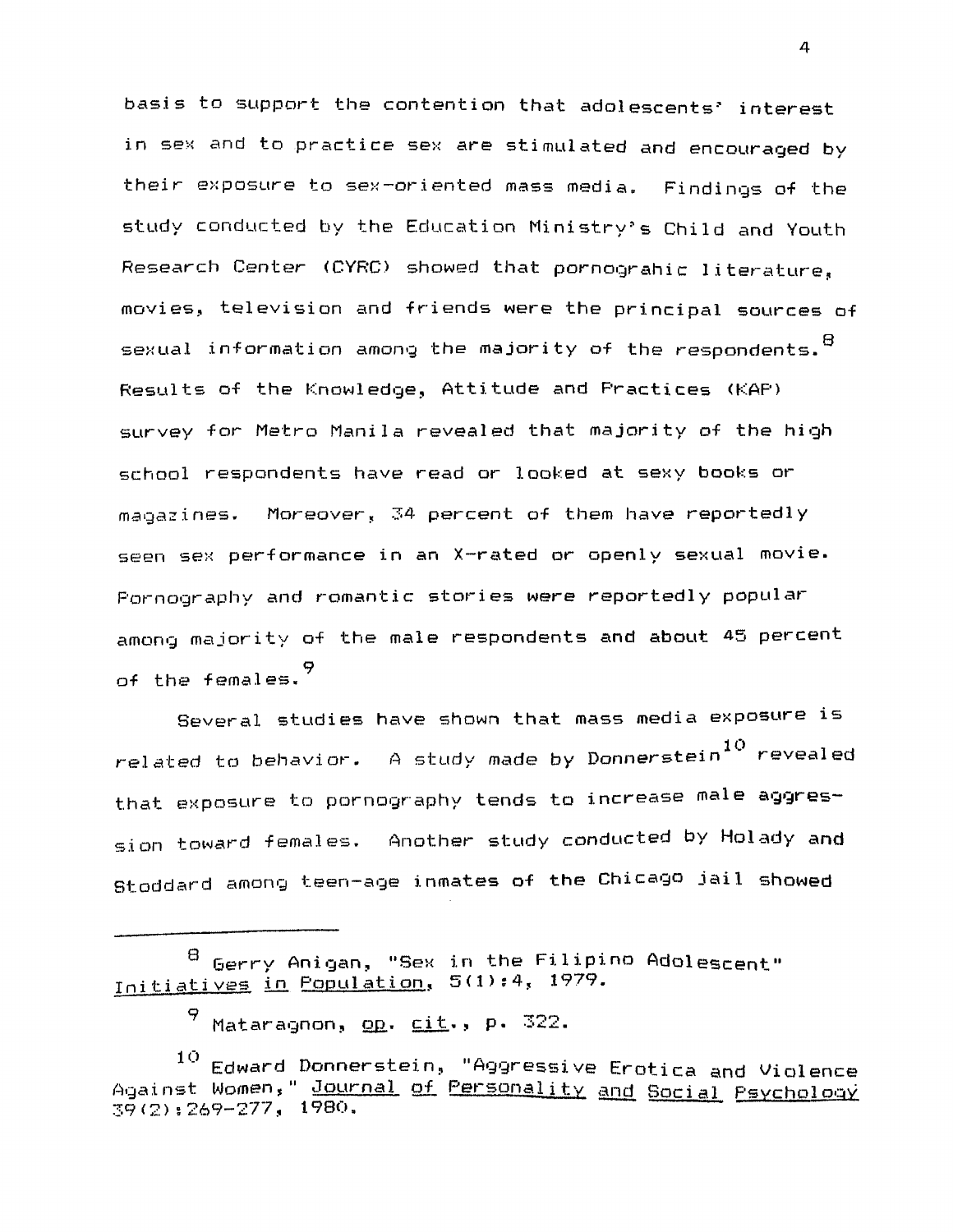that many of the inmates followed the specific plans for crimes as shown in movies in attempting their own robberies and illegal acts. In other words, the movies provided them with models of their crimes. $^{11}$  Studies conducted in the Philippines also have shown a direct relationship between mass media exposure and attitudes and between mass media exposure and dating practices of adolescents. Castillo's study done in 1973 showed that the greater the mass media exposure of college students in Manila, the more permissive their attitudes and practices toward dating tend to be.  $^{12}$ Africa also found that mass media exposure of first and second year college students in Manila is directly related to their attitude toward going steady and early marriage. $^{13}$ 

Some empirical findings, however, tend to disagree with the above findings on the influence of mass media on attitude and behavior. Some communication researches revealed that mass media is not very likely to change

5

 $^{11}$  P. W. Holady and G. D. Stoddard,  $\overline{\rm{Getting}}$  Ideas from the Movies (New York: McMillan, 1983), cited by Harold Hill, "The Impact of Movies and TV on Adolescent," Counseling the Adolescent. ed. Alexander Schneiders (California: Chandler Publishing Company, 1967), pp, 208-214.

<sup>12</sup> Ma. Isabel Castillo, "Mass Media Exposure and Sexual Attitudes and Behavior of College Students in Greater Manila Area," Philippine Journal of Communication Studies, 2:75, June, 1972.

<sup>13</sup>  13Socorro Africa, "Exposure to Print Media and Attitude of the First and Second Year College Students of Greater Manila Area Toward Early Marriage," Philippine Journal of Communication Studies. 5:101, September, 1971.